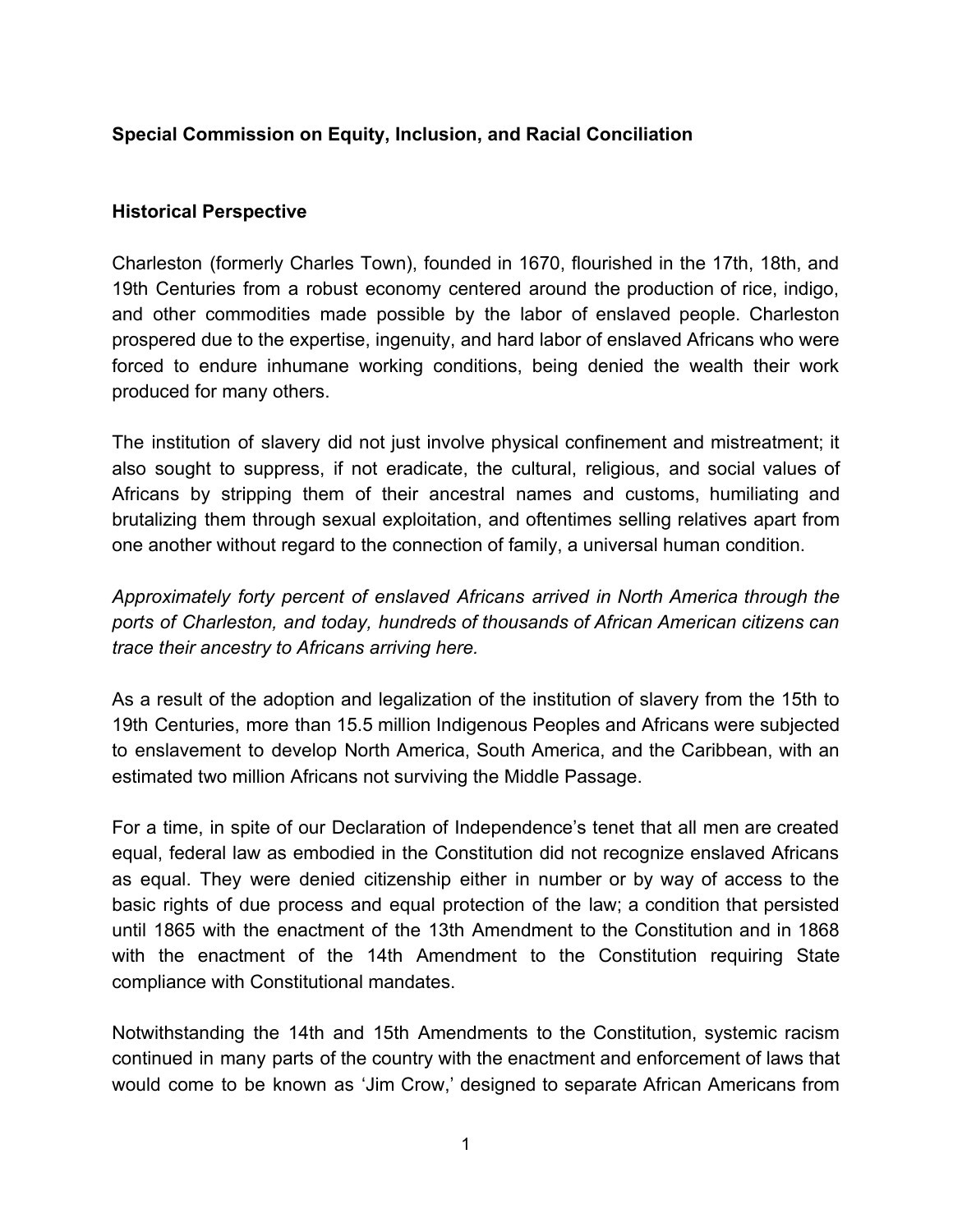their fellow citizens by suppressing and intimidating their exercise of basic rights - such as voting - and to stifle educational opportunities that would create long-term loss of their personal and economic advancement.

#### **Charleston in 2020**

We believe in the acknowledgment and apology for the City of Charleston's role in regulating, supporting, and fostering the institution of slavery within its boundaries and the past wrongs inflicted on African Americans here and elsewhere. We also believe in an acknowledgment and expression of gratitude for the significant contributions made to our community by talented and skilled African Americans that are reflected in the agriculture, architecture, artisanship, arts, and cuisine of the City.

In recent times, the City of Charleston has supported civil rights and social justice and taken measures to advance racial equity. Examples include: The City of Charleston Public Accommodations Ordinance providing equal enjoyment and privileges to public accommodations; the City of Charleston Fair Housing Practices Ordinance making discrimination in housing illegal; the creation of the City of Charleston's Minority and Women Business Enterprise Development office; partnering with Charleston County School District and education-focused organizations and programs to improve the quality of education in our schools and to encourage children to stay in school; and supporting efforts of institutions and churches, including the congregation and community of the Mother Emanuel AME Church following the tragedy of June 2015.

The story of enslavement, discrimination, and segregation of African Americans and the dehumanizing atrocities committed against them should not be purged from or minimized in the telling of Charleston's history. Moreover, the faith, perseverance, hope, and triumphs of African Americans and their significant contributions to the development of this State and nation should be embraced, celebrated, and retold for generations to come.

The City of Charleston acknowledges that these efforts to strive for equality, equity, and opportunity in all areas of life for African Americans in Charleston must persist and, therefore, commits to the necessity of continuing to undertake and promote effective measures to assist in the amelioration of remaining vestiges of slavery. While we have made substantial progress, structural inequities continue to persist in areas such as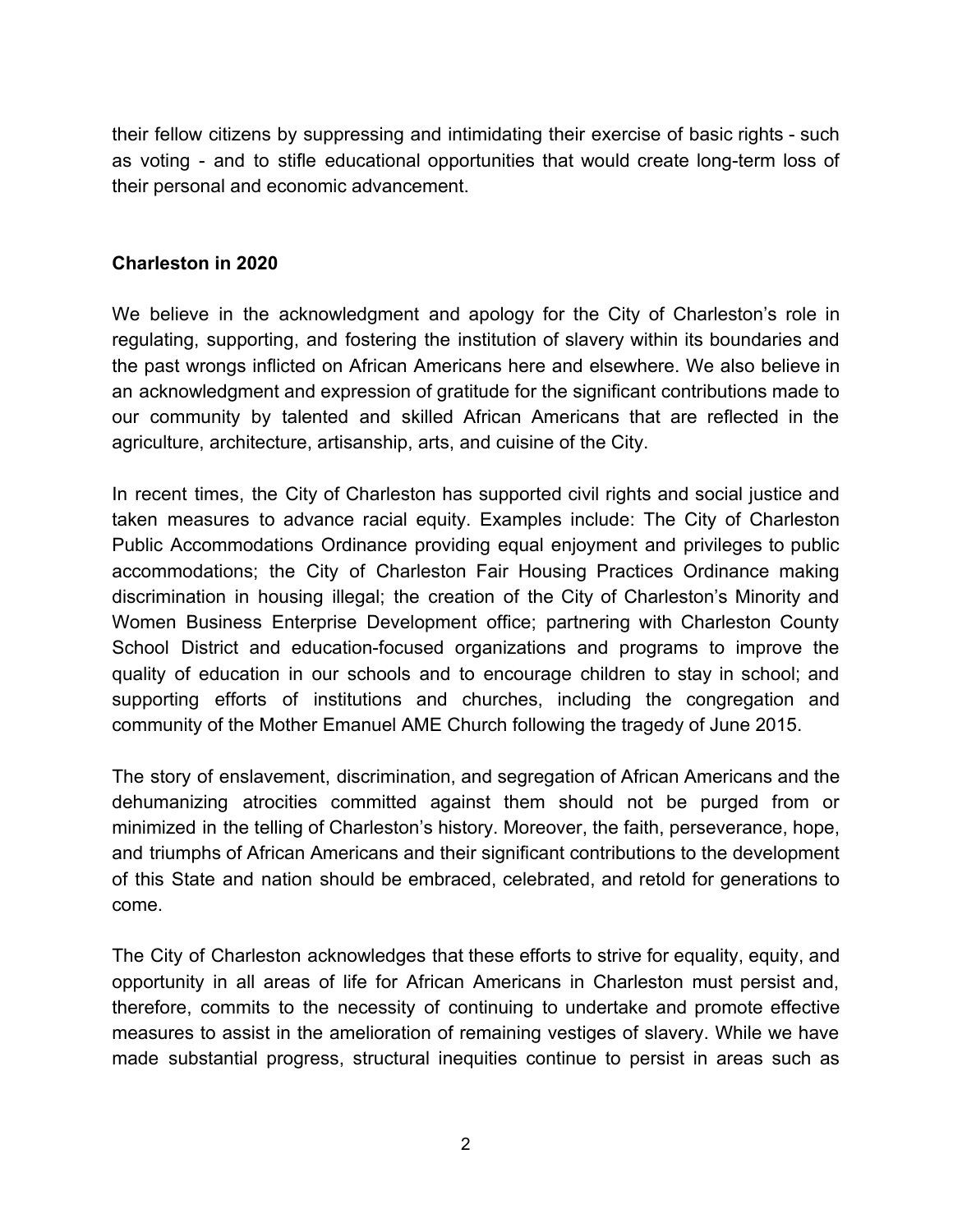education, health care, transportation, housing, economic opportunity, and criminal justice.

We honor the labor that has brought us to this moment. The Special Commission on Equity, Inclusion, and Racial Conciliation specifically acknowledges the work of the Avery Research Center and College of Charleston in writing *The State of Racial Disparities in Charleston County, South Carolina 2000-2015*. Black labor has been foundational to the growth of the City of Charleston. The work of this Commission is built upon the foundation created by this report. We honor their work and sacrifice and intend to implement the recommendations of their report.

## **Purpose of the Special Commission**

This Special Commission on Equity, Inclusion, and Racial Conciliation is charged with making the City's Apology for Slavery and 'Jim Crow' more than just a promise; it is committed to revealing and dismantling systemic racism and to sharing a more comprehensive, inclusive, and diverse story of our history.

The Special Commission has 90 days to deliver its first set of action steps that can be enacted to ensure a more equitable and inclusive City of Charleston. These initial recommendations will have a lasting and far-reaching effect in rebuilding the City of Charleston now and for generations to come as an actively anti-racist government.

## **Membership of the Special Commission**

(6) City of Charleston Council Members

- William Dudley Gregorie (co-chair)
- Jason Sakran (co-chair)
- Marie Delcioppo
- Keith Waring
- Harry Griffin
- Carol Jackson
- (7) At-Large Community Members
	- Daron Lee Calhoun, II (Internal Review)
	- Crystal Rouse (Youth and Education)
	- Alvin Johnson (Economic Empowerment)
	- **Tracy Doran (Housing and Mobility)**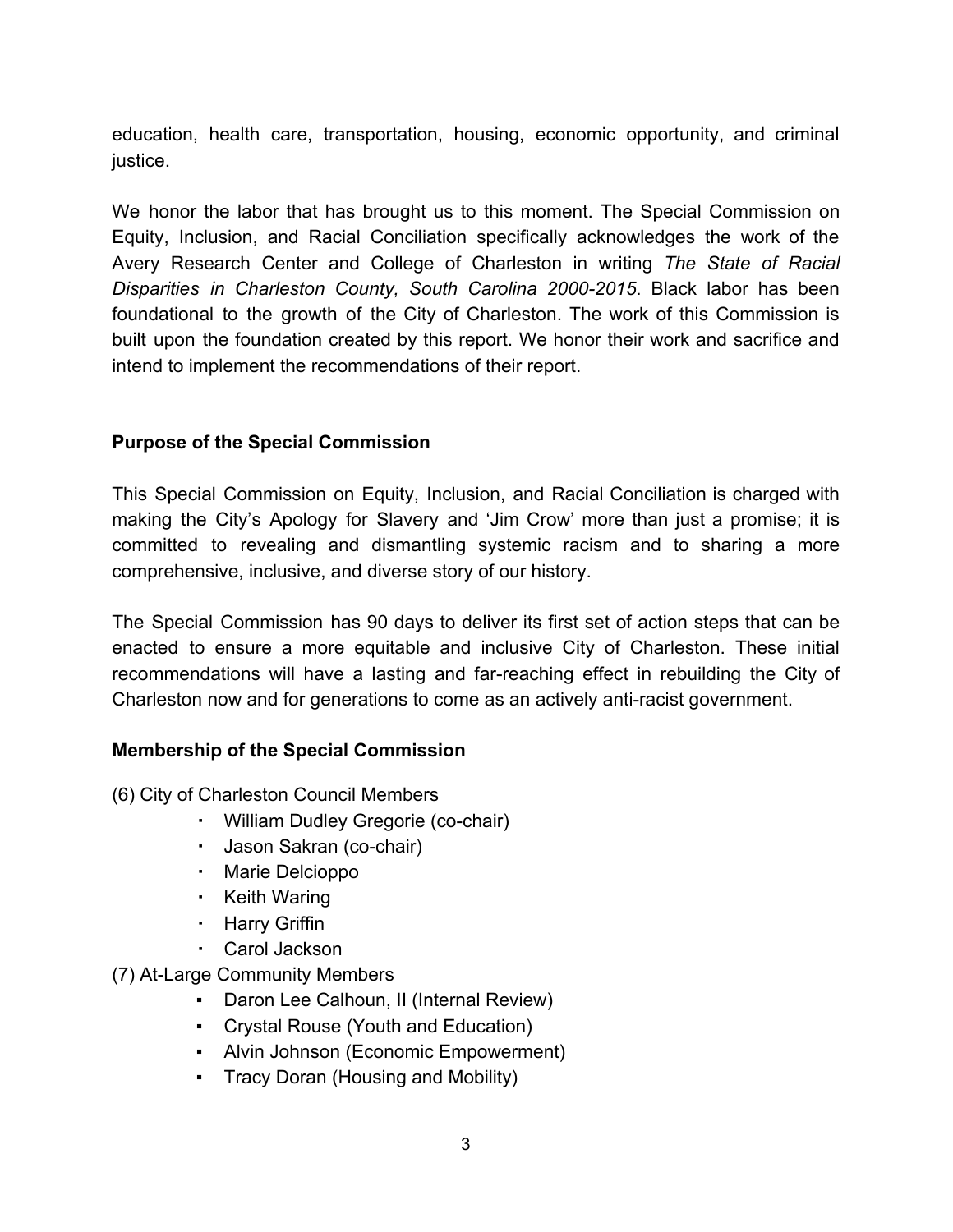- Michael Better (Criminal Justice Reform)
- Dr. Felice Knight (History and Culture)
- David Rivers (Health Disparities and Environmental Justice)

Each at-large community member will chair one subcommittee. Subcommittees will be comprised of the at-large community member (chair), vice-chair, and 5 subcommittee members representing the public.

(7) Subcommittees

- Internal Review
- Youth and Education
- Economic Empowerment
- Housing and Mobility
- Criminal Justice Reform
- History and Culture
- Health Disparities and Environmental Justice

Each member will undergo training to help them develop a common language and understanding of equity and inclusion principles, including shared definitions of racism and racial equity.

## **Mission and Directives**

We pledge to pursue initiatives that honor the contributions of those who were enslaved; ameliorating the remaining vestiges of slavery; and fundamentally changing our local government to reflect equity and inclusion for all people. In doing so, we strengthen our entire community. We will:

- Address structural racism as a public priority. The City of Charleston will commit itself to an inclusive and aggressive effort to end racism and poverty. This effort will include: a well-publicized campaign to inform public officials and the general public about the current state of racial disparities and a comprehensive plan to achieve racial equity in all sectors through legislative, administrative, and financial support.
- Require a racial equity framework for City.
- Require all City departments that collect program service data to calculate demographic data (e.g. racial, ethnic, and poverty data) and to make this data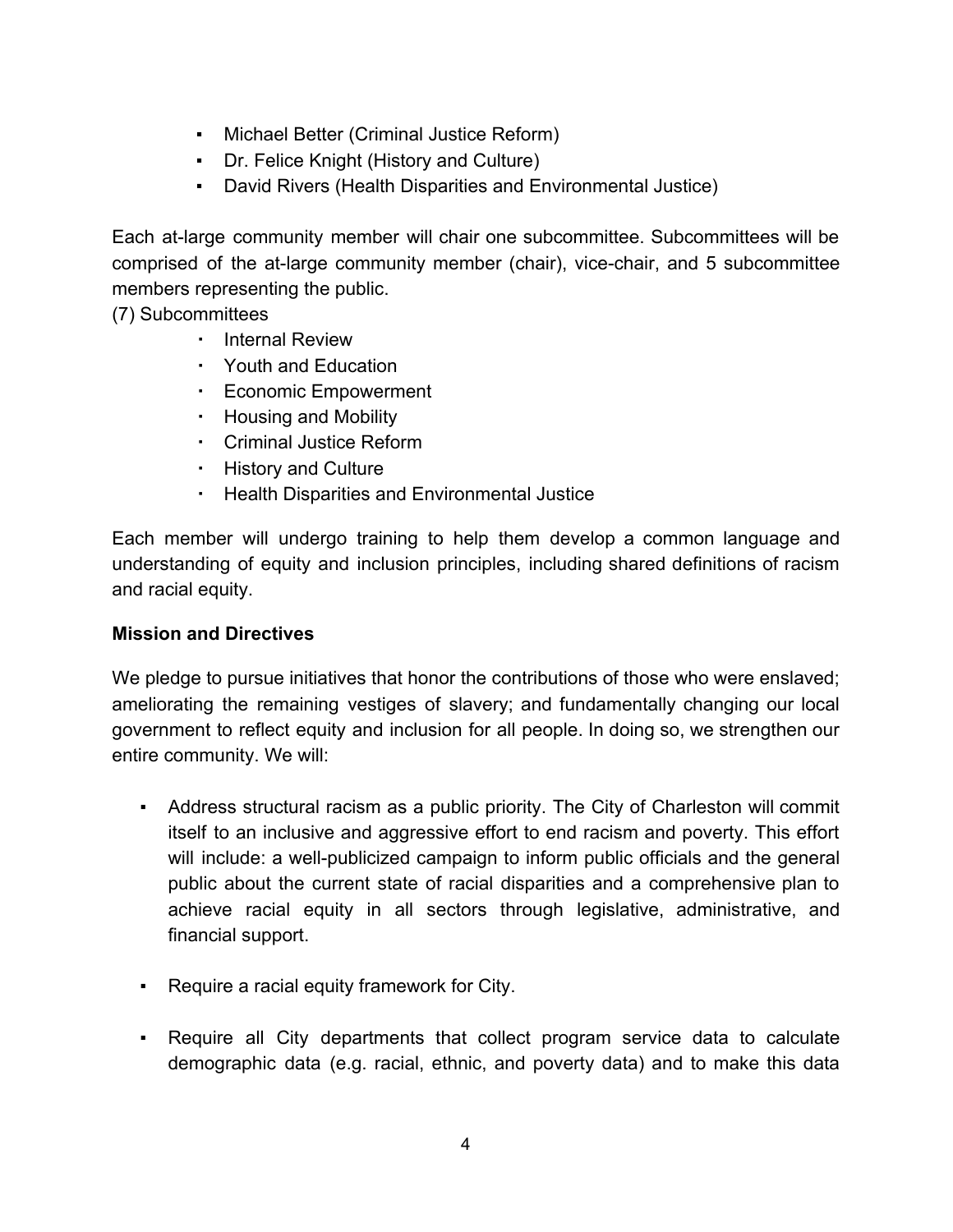publicly available with all necessary measures to protect personal privacy.

- Make the Slavery Apology a living document that brings forth action toward the historic problem of racial and ethnic segregation and exclusion. To counterbalance remaining conditions, the City will use a market-conscious approach to the causes of gentrification. We will embrace new principles that allow for an inclusive development paradigm through a racial/ethnic equity lens. We also recommend the City recognize how public investments can affect the private market and formulate ways to anticipate housing demand and market changes.
- Call on community partners higher educational institutions, civil rights organizations, business alliances, cultural organizations, and private sector - to work as resourcing "agencies" to flesh out the mission of the Commission and its subcommittees.

### **Subcommittee Descriptions and Directives**

After extensive research, we have identified seven key areas in which systemic racism presents itself. Each subcommittee is tasked with studying in-depth one of these key areas, reviewing where inequities do or could potentially exist in current policies, procedures, and legislation, and making recommendations for changes, amendments, or other alterations the subcommittee deems necessary.

#### **Internal Review**

**This subcommittee will work to create an infrastructure and mechanism that holds the City accountable for advancing racial equity in its internal practices and services provided to the community.** This committee will review current policies, procedures, and legislation and make recommendations for changes it deems necessary. Examples may include but are not limited to:

▪ Review City policies, practices, budget, hiring and recruitment, personnel training, procurement, zoning, and other matters determined to be appropriate related to addressing racism and racial inequities and to make recommendations to City Council on ways to promote racial justice and racial equity within the City as an organization and its services provided.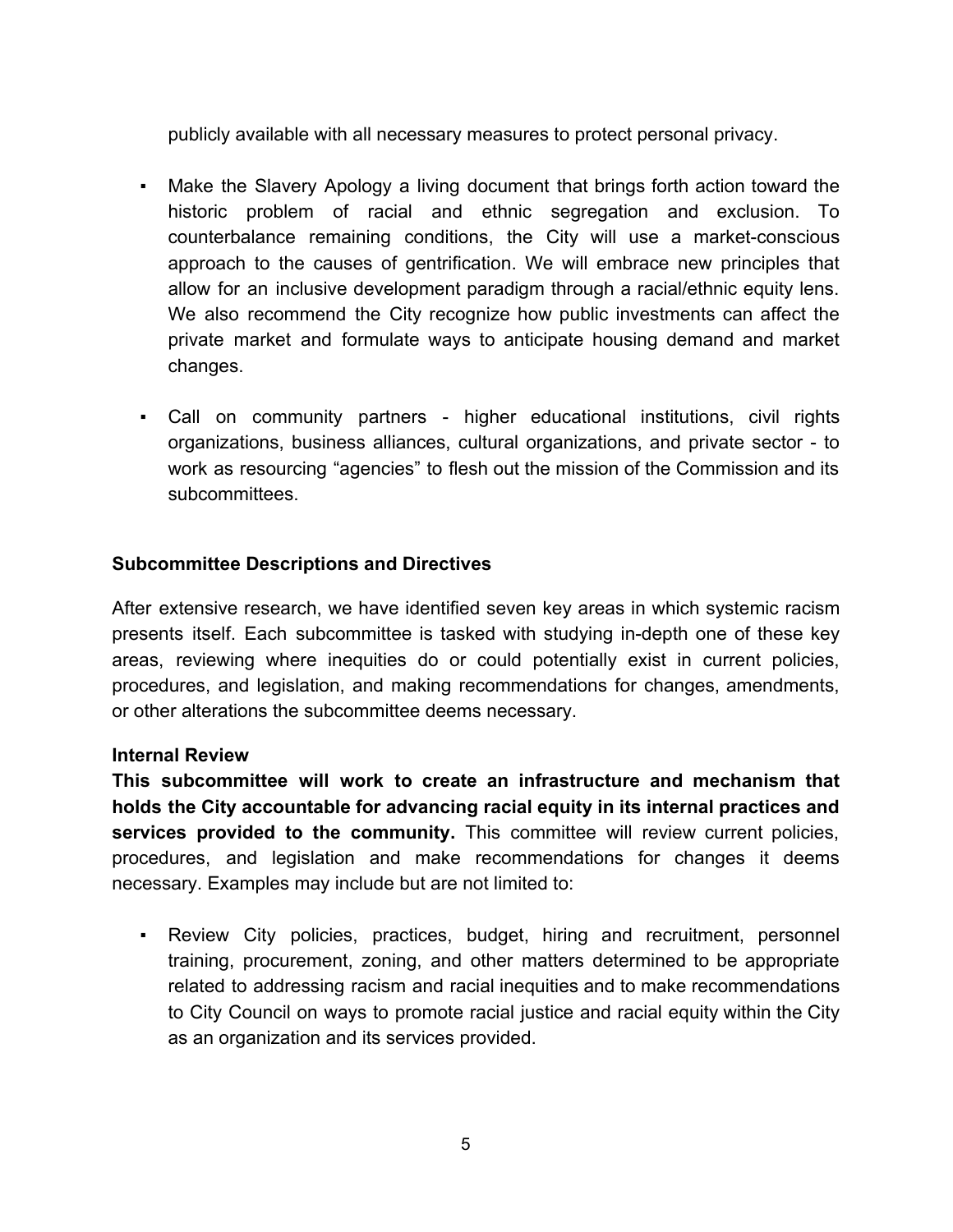- **Make recommendations to City Council on the development of a racial equity** criteria that will serve as a framework to analyze, influence, and improve decision making.
- Create proactive and engaging racial equity teams throughout the organization.
- Develop a method for measuring success of programmatic and policy changes with baselines, goals, and progress measurements.
- Review the Slavery Apology Resolution for recommendations to implement.

## **Economic Empowerment**

**This subcommittee will have a Minority and Women Owned Business (MWB) engagement focus to facilitate access to capital and eliminate barriers to entry. It will develop model examples for positioning firms to win supply chain/sub/prime contract opportunities on municipal and corporate bids and identify opportunities for job creation through local small business initiatives.** This subcommittee is expected to work in partnership with the City of Charleston Community Development Committee and Minority Business Enterprise Advisory Board as well as local, regional, and national organizations centered around economic development opportunities. This committee will review current policies, procedures, and legislation and make recommendations for changes it deems necessary. Examples may include but are not limited to:

- Address chronic poverty in the workforce by exploring a City-wide minimum living wage policy.
- Enhance unemployment insurance for seasonal workers.
- Increase wage theft protections.
- Address barriers to work, including expensive and unreliable transportation systems; high-quality, yet unaffordable, childcare; and business management practices that make hourly work schedules insupportable.
- Offer public transportation and parking vouchers using revenue from tourism and hospitality taxes geared toward low-income workers in the service and hospitality industries.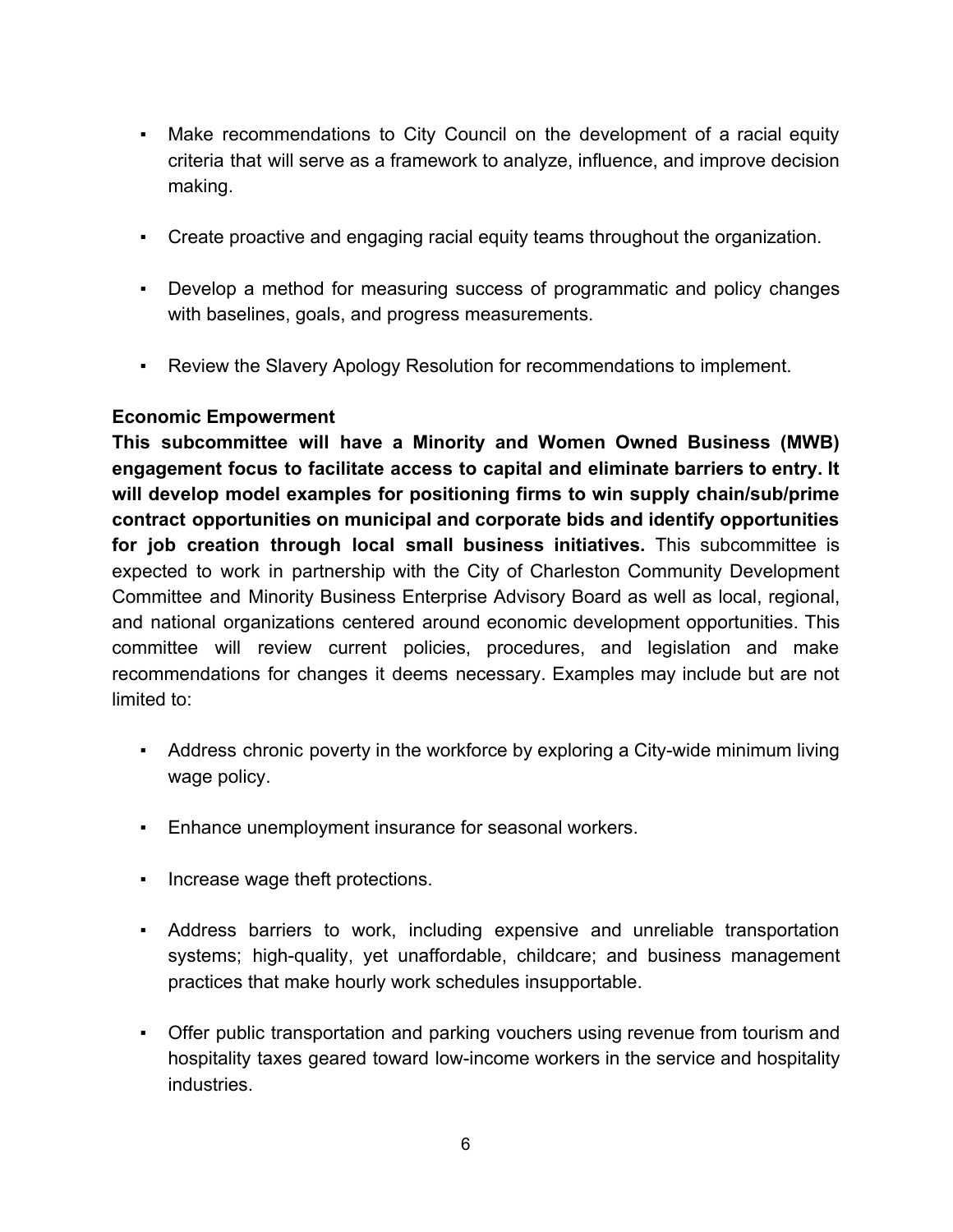- Increase re-entry employment programs to thwart recidivism of those returning home after incarceration using examples from other cities around the country.
- Develop "Community Benefit Agreements" between local community groups, developers, and government agencies and officials to create tax breaks in exchange for hiring local residents rather than outsourcing to other markets or recruiting out-of-state workers.
- Deploy public awareness campaigns to educate the public about predatory lending practices that target the low-income populace.
- Expand access to financial services by establishing these services in banking deserts.
- Expand access to working capital in the form of small business loans.
- Create a pipeline for the promotion of black civil servants in mid to senior-level positions; as upper-level civil servants, a focus on racial equity in filling those positions should be prioritized.
- Audit and address the hiring practices in City departments to dismantle systemic barriers to hiring qualified black candidates and establish percentage hiring rates with target years.
- **Establish diversity management training requirements for all City of Charleston** supervisors, managers, and staff.
- Authorize and empower an Internal Auditor and Equity, Inclusion, and Racial Conciliation Manager to identify and address discriminatory practices in hiring and employment experiences of black candidates and employees.

## **Housing and Mobility**

**This committee will review the intersection of people's ability to secure stable and affordable housing, proximity to economic hubs, and the ability to move between the two.** This subcommittee is expected to work in partnership with the City of Charleston Traffic and Transportation Committee, Community Development Committee, Bike and Pedestrian Advisory Committee, and Planning Commission as well as local,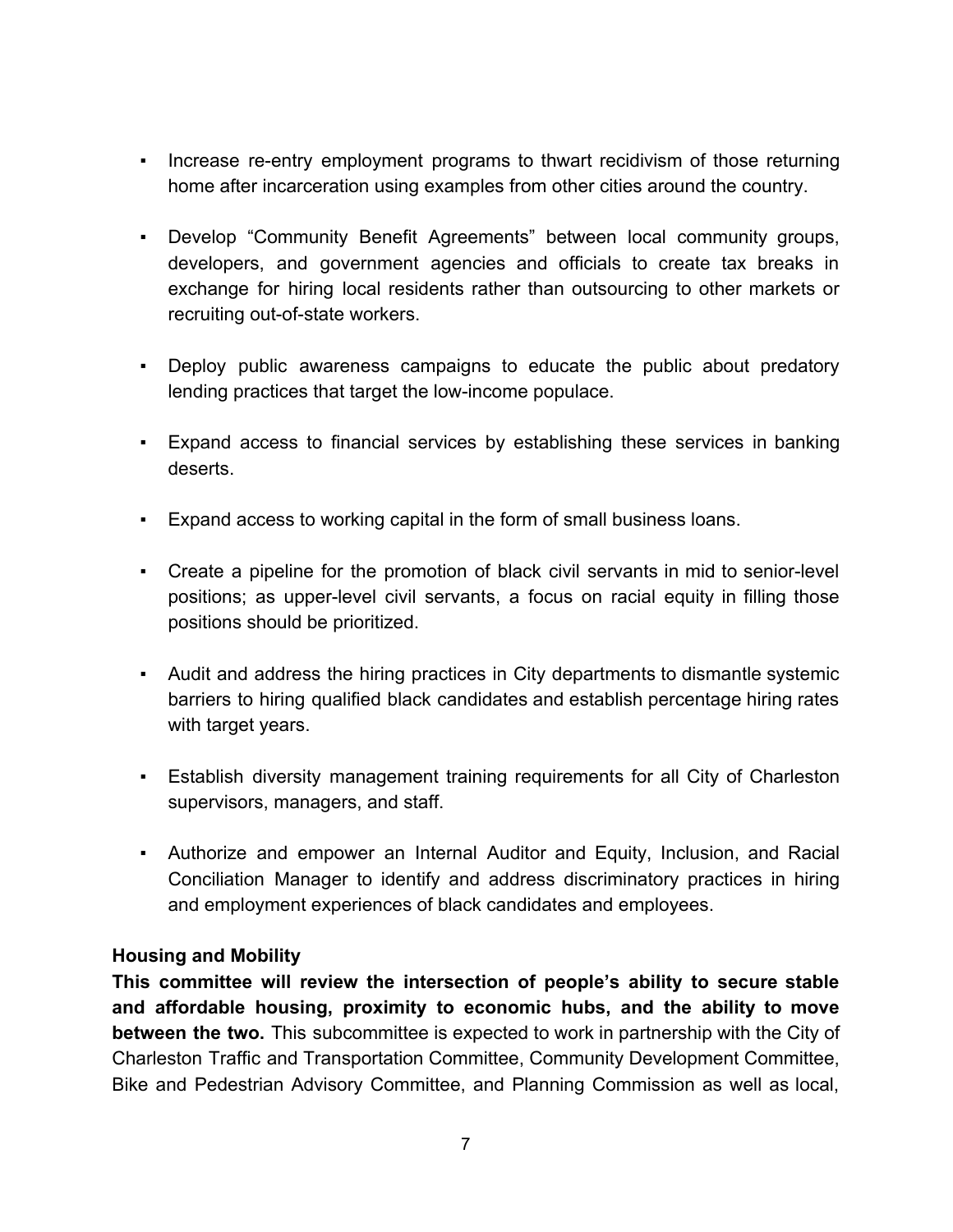regional, and national organizations centered around affordable housing and transportation opportunities. It will review policy and recommend any changes it deems necessary to ensure that impediments to fair housing choice are eliminated; consider the passage of a Fair Housing Law substantially equivalent to the national Fair Housing Act; and enforce affirmative marketing and Title VI of the Civil Rights Act for benefit, services, and participation. This committee will review other applicable current policies, procedures, and legislation and make recommendations for changes it deems necessary. Examples may include but are not limited to:

- Work to preserve existing subsidized and affordable housing as well as expand the supply of project- and tenant-based housing subsidies. Explore mechanisms for the creation of new vouchers to assist the lowest-income and most disadvantaged households in finding safe quality housing in high-performing school districts.
- Acknowledge that a comprehensive affordable housing strategy should consider solutions addressing both supply and demand.
- Recommend policies and take steps to "affirmatively further fair housing."
- Recommend statutes, regulations, and ordinances that prevent involuntary displacement of tenants and other residents from lower-income, largely black, urban neighborhoods undergoing redevelopment, revitalization, and gentrification; and ensure residents of such communities are the equal beneficiaries of employment, housing, and overall economic benefits generated by redevelopment and revitalization. Additionally, ensure compliance with existing civil rights laws aimed at the elimination of discriminatory tenant- and other housing-related screening practices.
- Decrease racial disparities in housing by creating "purple zones" in up-and-coming and depressed areas of the City. For our purposes, purple zones would include mixed-income residences, affordable homes for purchase, and subsidies for low- to middle-income households seeking homeownership or small business opportunities. Purple zones are syncretized communities seeking to reflect and uplift Gullah/African American culture.
- Recommend improvements for all modes of transportation, including walking, cycling, vehicles, and mass transit. Work with the City, County, and State to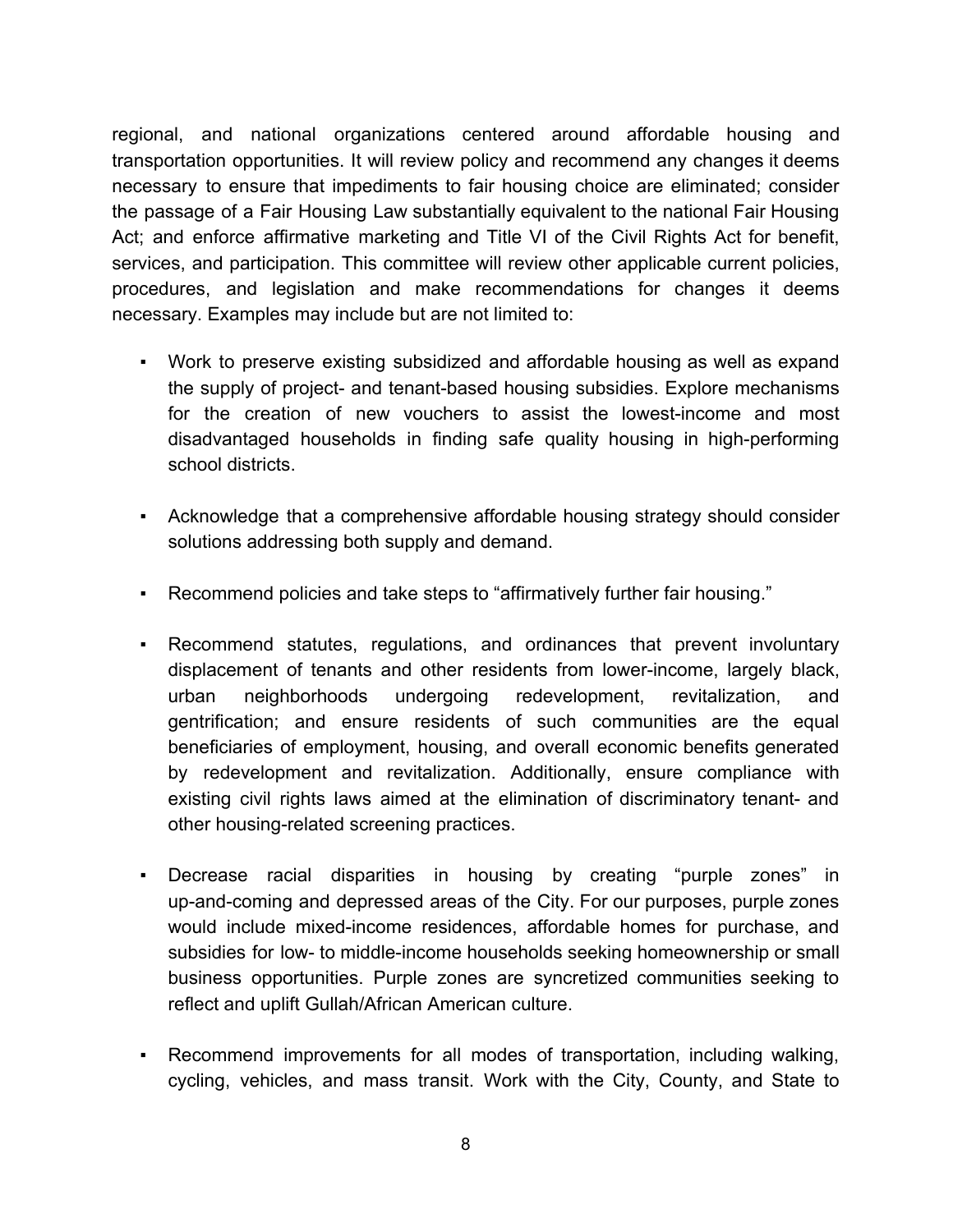embrace the concept of "complete streets" by providing strategies and policies to improve equity in mobility.

▪ Address with developers, zoning and planning boards and commissions, City, County and State transportation departments, regional organizations, and business partners the need for alignment in development and infrastructure, especially the effects on traffic congestion, walkability and bike-friendly, public transportation options, and safety.

### **Criminal Justice Reform**

**This committee will deep dive into ordinances and policies that would have a positive change toward police reform.** This subcommittee is expected to work in partnership with the City of Charleston Public Safety Committee and Citizen Police Advisory Council as well as local, regional, and national organizations centered around public policy, activism, and criminal justice. This committee will review current policies, procedures, and legislation and make recommendations for changes it deems necessary. Examples may include but are not limited to:

- Require racial and ethnic equity statements for all criminal justice legislation. These statements can help assess disparities at various stages of the criminal justice process and reveal discriminatory outcomes, whether purposeful or not.
- Eliminate policies and practices resulting in disproportionate arrests and incarcerations of people of color.
- Ensure formerly incarcerated individuals can and do have access to housing and employment, including how criminal records can be used. Create a dedicated outreach program to ensure housing providers and potential tenants are aware of the new law and Department of Housing and Urban Development regulations.
- As addressed in the Racial Bias Audit, work with the Police Department to mandate collection of data on race, gender, and ethnicity. Policing data should include information about police encounters including traffic stops, frisks, searches, seizures, summonses, arrests, and use of force incidents. The data should also include information on both crime rates and rates of parole by race.
- Using other Cities as models, develop and incentivize quarterly weapons buyback and amnesty programs.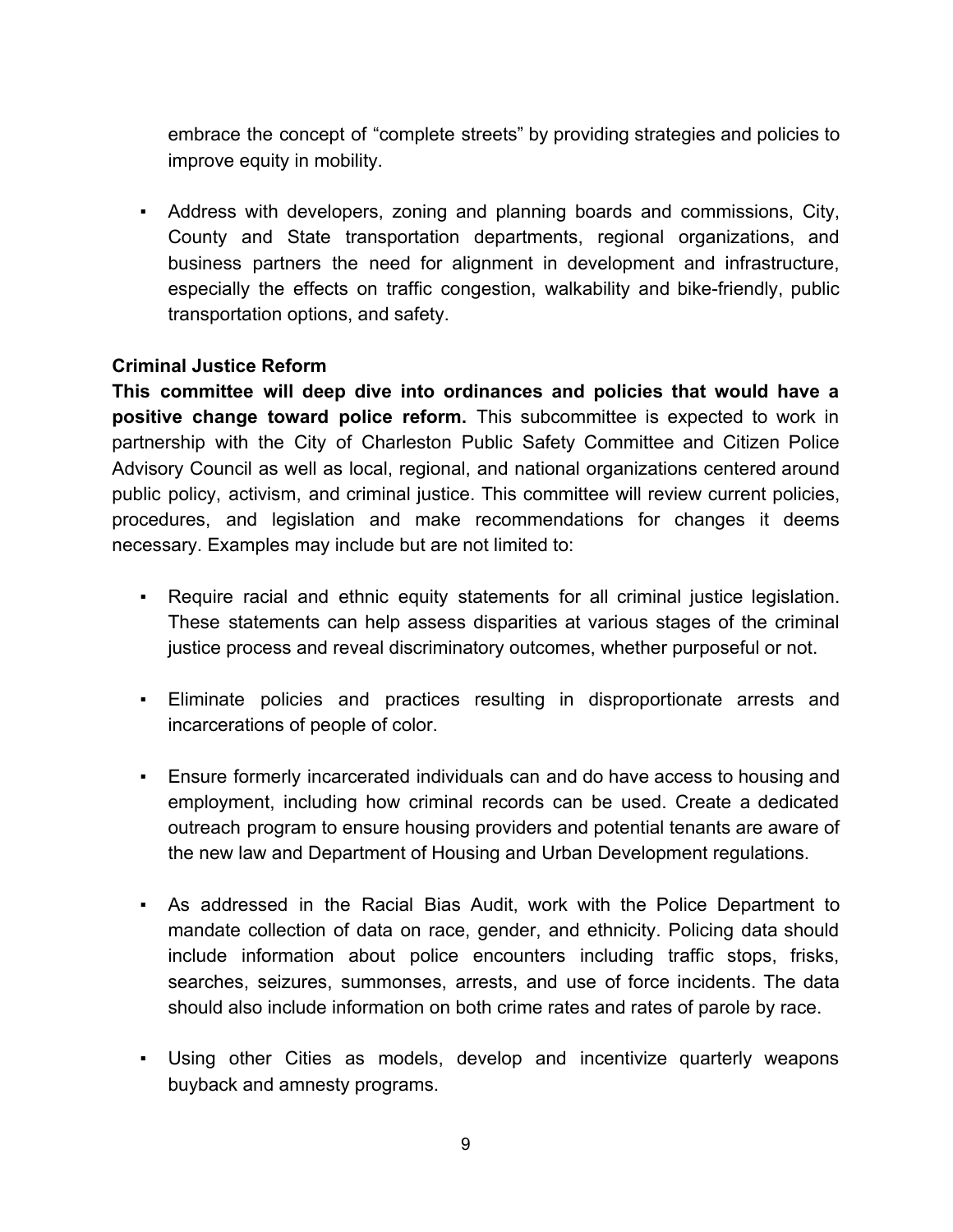- Using the Racial Bias Audit as a guide, ensure the City's Police Department training and curricula are using a racial equity lens to address unconscious bias as well as generational and cultural differences.
- Expand local mental health institutions' partnership with law enforcement agencies to improve how supervisors and patrol officers deal with residents who have mental and emotional health challenges, including but not limited to post-traumatic stress disorder, psychological and psychiatric conditions and diagnoses, domestic violence, and alcohol and drug addictions.
- Expand de-escalation training for all levels of law enforcement officers with a special focus on agencies who work with youth and young adults.

## **Youth and Education**

**This subcommittee will support Charleston and Berkeley County School Districts with recommendations on how to improve the ways in which teachers and other staff understand their roles in creating schools that are more culturally responsive to diverse student populations.** This subcommittee is expected to work in partnership with The Recreation Committee, The Commission on Children, Youth and Families, Charleston and Berkeley County School Districts, as well as local, regional, and national organizations focused on educational reform. This committee will review current policies, procedures, and legislation and make recommendations for changes it deems necessary. Examples may include but are not limited to:

- Establish summer employment programs for low-income teens that provide administrative/technical training and expose them to professional skills and opportunities that can help them navigate their way out of poverty.
- Investigate the impact that charter schools have on student achievement and determine whether the City should explore a potential charter school partnership or similar effort to ensure access and opportunity.
- Establish 529 College Savings Plans for low-income youth workers with a match to use for college, vocational, and/or technical training institutions.
- Invest in learning programs that go beyond the regular school day, including after school, expanded learning time, internships, and summer learning.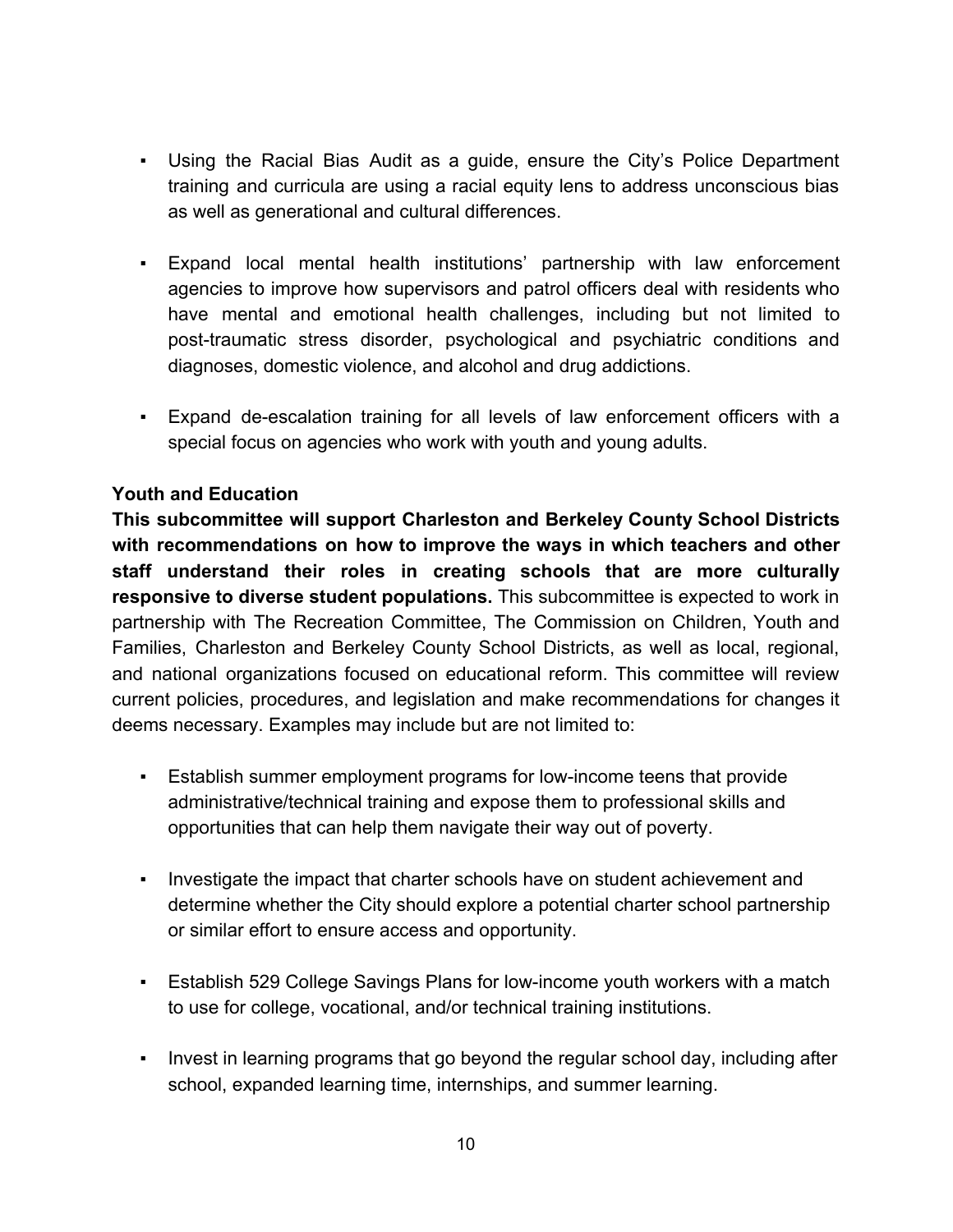- Expand the full-day, high-quality preschool program to all low-income pre-K children in their respective school districts.
- Reform school disciplinary procedures to emphasize service instead of punishment to disrupt the school-to-prison pipeline.
- Ensure Charleston and Berkeley County School District students involved in the juvenile justice system receive quality instruction and successfully transition back into the educational system through the delivery of innovative twenty-first–century pedagogies that equip students with appropriate grade-level skills and competencies.
- Develop and implement effective strategies for addressing teacher quality and teacher shortages, with special emphasis on black teachers in general and black male teachers in particular. Look to programs such as Call Me MISTER® and create a formal pipeline between education departments and programs at historically black colleges and universities and the Charleston and Berkeley County School Districts through a memorandum of understanding.
- Support schools and districts identified for improvement by earmarking funds to assist in correcting resource inequities.
- Require all Charleston and Berkeley County School Districts Board Members to formalize their commitment to diversity and racial equity in the delivery of public education in Charleston and Berkeley Counties. Formal statements should detail what their vision for diversity and racial equity is in their district and indicate their plans for implementation.
- Provide parents and families with comprehensive information about school and district performance on state and district report cards. In order to present a complete picture of how schools and districts are performing on other indicators that impact students' academic achievement and socio-emotional development, we urge the Charleston and Berkeley County School Districts include the following:
	- o Staff-to-student ratio for support staff (e.g. counselors and social workers)
	- o The number of police officers assigned to schools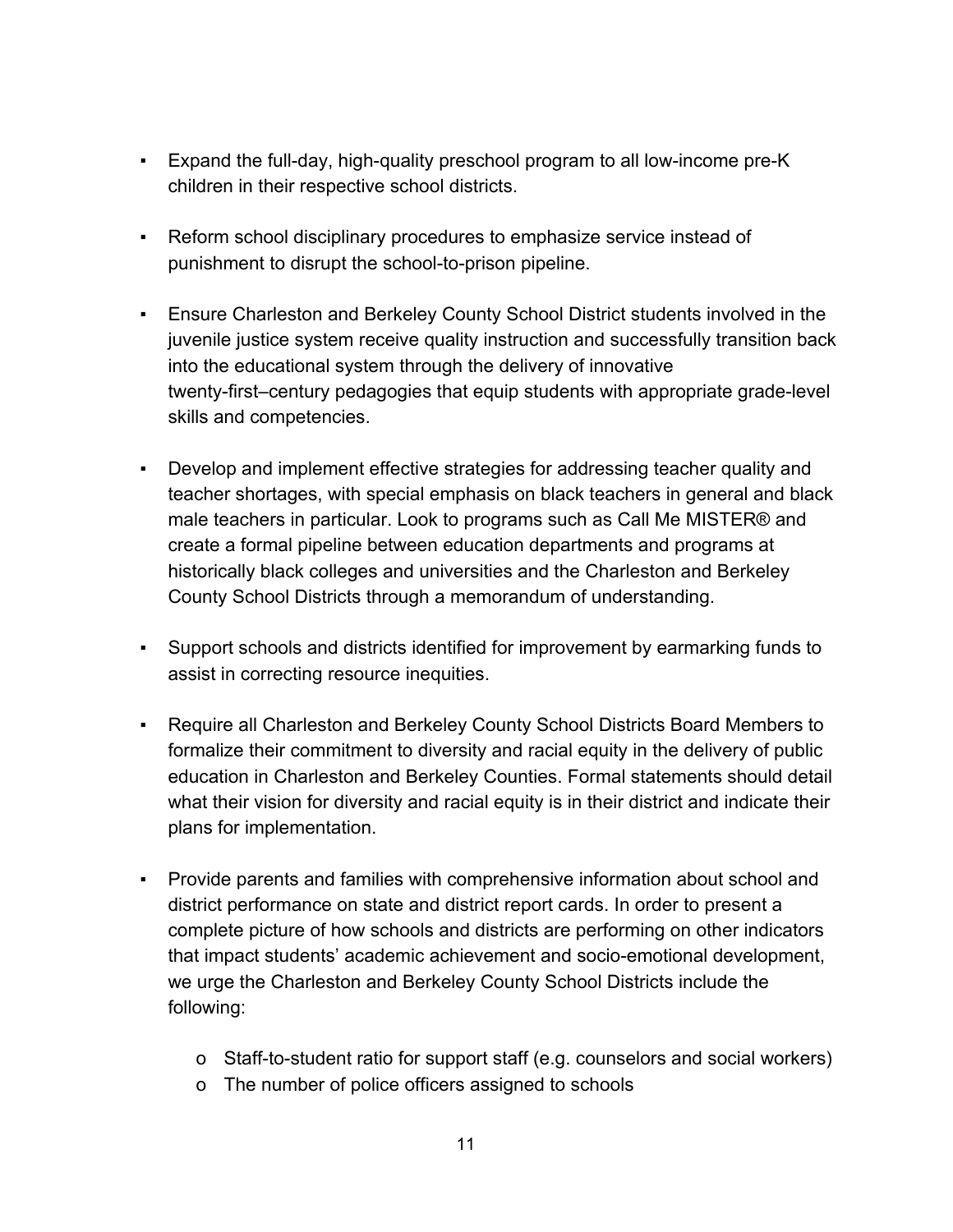- o The use of evidence-based restorative practices, PBIS, and other positive approaches
- o Data on teacher recruitment, retention, and teacher absenteeism
- o The school-level and district-wide poverty rates
- o Access to extracurricular activities
- o Data indicating teacher and school leader diversity

### **History and Culture**

**This committee will work to expand history and cultural awareness and opportunities. Their work will include: methods/programs to enhance access to public spaces, to create more public spaces in underserved areas, and to challenge those spaces to offer more deliberately diverse and inclusive storytelling.** This subcommittee is expected to work in partnership with The City of Charleston Commission on Arts, Commission on History, and Recreation Committee and other cultural and historical organizations and academics with the breadth of knowledge and interpretive skills needed. The committee will also review and address historical markers, memorials, and monuments within the City's purview with the goal to tell a more comprehensive history of the City of Charleston, inclusive of all her people. This committee will review current policies, procedures, and legislation and make recommendations for changes it deems necessary. Examples may include but are not limited to :

- Take inventory of historical markers, memorials, and monuments and make a determination regarding whether or not they should be removed
- Identify additional spaces to showcase a more complete story of Charleston
- Develop a plan to memorialize the contributions of individuals and groups not appropriately represented in the cultural landscape.
- ▪
- Work with Youth and Education subcommittee to provide suggestions for History curriculum
- Any other matters this subcommittee deems appropriate to bring before City Council

## **Health Disparities and Environmental Justice**